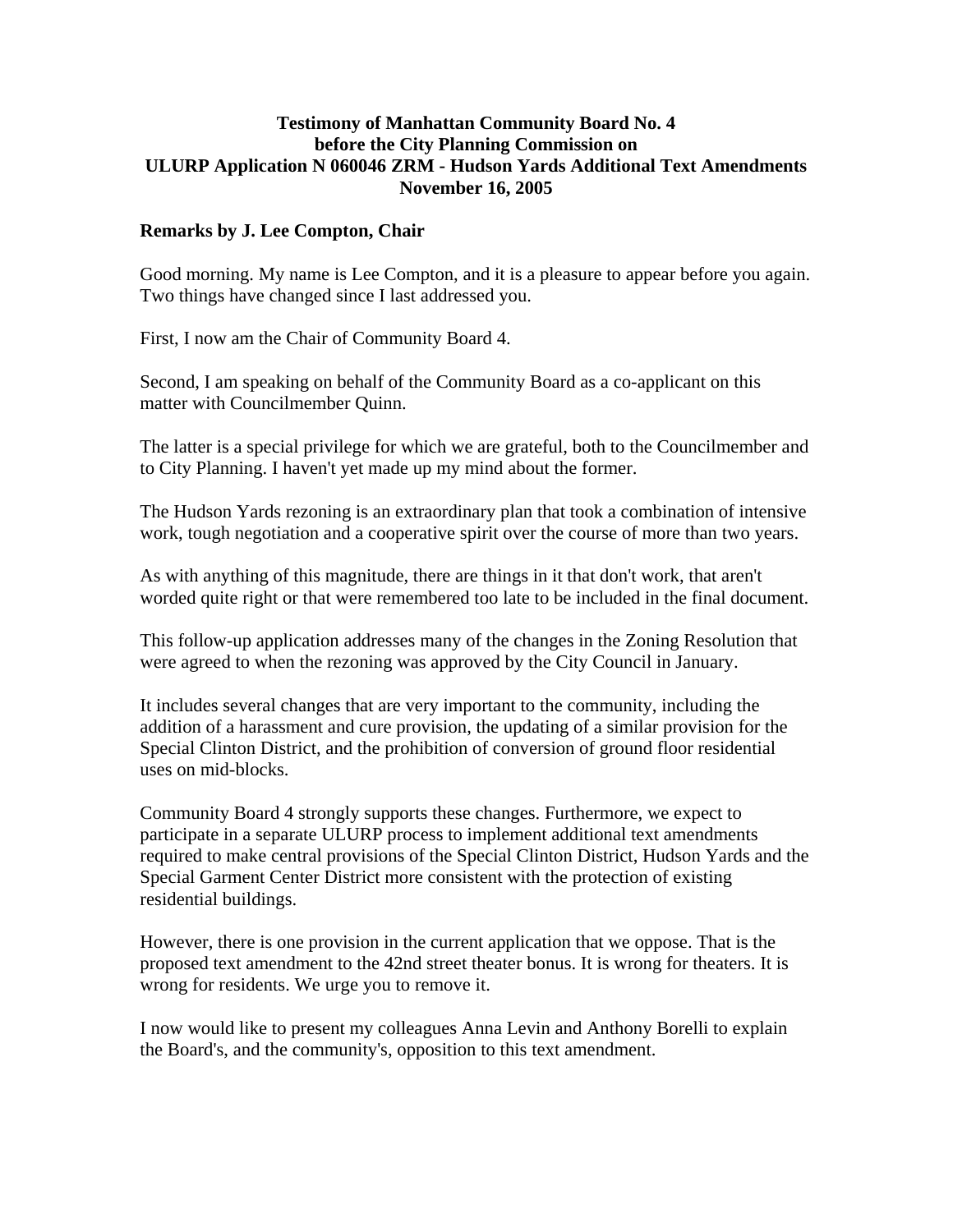## **Remarks by Anthony Borelli, District Manager**

My name is Anthony Borelli. I am District Manager of Manhattan Community Board No. 4. I am also a resident of the district.

Of the 18 proposed text amendments, only the one concerning the 42nd street theater bonus has attracted strong negative reactions from our community.

Currently the bonus is available only to developments that include "new legitimate theater uses".

The amendment would also allow "non-profit performing arts uses" to qualify for the bonus.

The New York Times reported that The Related Companies, the owner of the entire block on 42nd Street between Dyer Avenue and Tenth Avenue, is considering a faciltiy with 1,800 to 2,000 seats for Cirque du Soleil as a bonusable use at that development site. The message i am to delivery, and others that follow will express similar sentiments, is that real theaters are wanted in this community; a circus, to put it mildly, is not.

This possibility is very distressing to us and to members of our community on at least two levels.

First, Cirque du Soleil, and any other very large Times Square style entertainment venue, would be entirely inappropriate in this area.

42nd Street west of Eighth Avenue has become a solidly residential corridor all the way to the Hudson River. The commercial uses there are more or less limited to ground floor spaces of primarily residential buildings. These spaces are occupied by off-Broadway theaters or retail and service businesses that serve the local community.

The Hudson Yards rezoning and the Special Clinton District reinforce the residential character of 42nd Street and ensure that 10th Avenue to the south of the site will become a dense residential corridor as it is to the north. The Circus would be at a residential crossroads. This location is the heart of the Clinton/Hell's Kitchen neighborhood, not Times Square!

We must also object to notion that Circ du Soleil, or any other very large Times Square style entertainment venue, deserves a public subsidy that is intended to restore the presence of off-Broadway theater on that block. Anna will describe this issue in more detail when its her turn to speak.

At a public meeting held by our Clinton/Hell's Kitchen Land Use Committee, we heard from representative of the MCC Theater and The Orchestra of St. Luke's about their planned activities, their needs for space, and their interest in being part of the Related Company's development.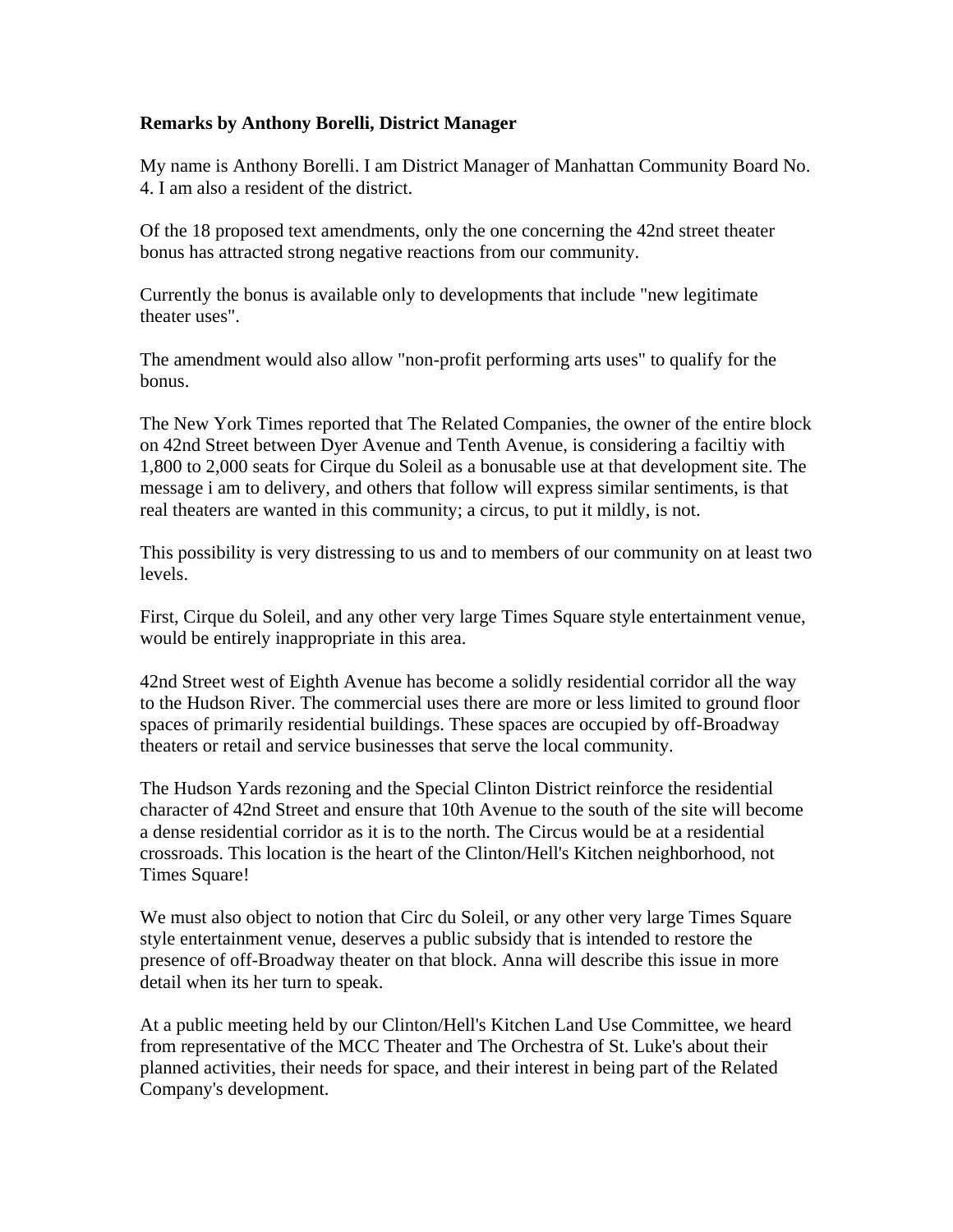MCC Theater told us that they are seeking space for 199-seat theater, along with up to 5,000 SF of rehearsal and office space. The Orchestra of St. Luke's has proposed a classical music rehearsal space that would be open to the public. It's this idea that's behind the proposal to expand bonus-able uses to include "non-profit, performing arts uses".

We would like to see off-Broadway theaters return to the site and we are open to the idea using the bonus for other legitimate public amenities. That said, we agree St. Luke's and MCC Theater represent public amenities and should qualify for the bonus. They tell us they are ready, willing and able, but unfortunately, they seem to be left out of any meaningful discussion of their proposals.

Thank you.

## **Remarks by Anna Levin, Co-Chair, Clinton/Hell's kitchen Land Use Committee**

The origins of the theater bonus in ZR Section 96-25 are a bit murky, at least to us.

It applies on the south side of 42nd Street between Dyer and Eleventh Avenues. As a practical matter, the bonus will be available for only two sites - the southeast corner of 42nd Street and Eleventh Avenue, and the site for which it was really intended, which is the large site now being developed by The Related Companies at the southeast corner of 42nd Street and Tenth Avenue.

These sites have a base FAR of 10, which may be increased to 12 using the inclusionary housing bonus. The theater bonus allows, by certification by the Chair, additional floor area up to 15 FAR. The text provides that "three additional square feet of floor area may be provided for each square foot of new legitimate theater use." [The Related site is large - 70,000 square feet. 3 FAR times 70,000 square feet is a valuable bonus.]

96-25 first appeared in the public eye when the Hudson Yards "A text" was released on September 2, 2004. There had been no discussion with this community about the desirability of the bonus, and, if asked, we would have told you it was a bad idea: there is plenty of off-Broadway theater space in the area already, and they are struggling to find users, and 15 FAR buildings are too big for the 42nd Street residential corridor. But we couldn't have told you that - at least not formally - because our review period on the Hudson Yards ULURPs had expired the week before the A text was released.

We also note, parenthetically, that the A text first appeared weeks after Related had acquired its site from the City, which had owned the property for years.

On November 12, 2004, days before the Commission was to act on the Hudson Yards zoning actions, the "B text" was released. The B text reduced the number of seats required in theaters qualifying for the bonus from 150 to 99. Vishaan Chakrabarti's memo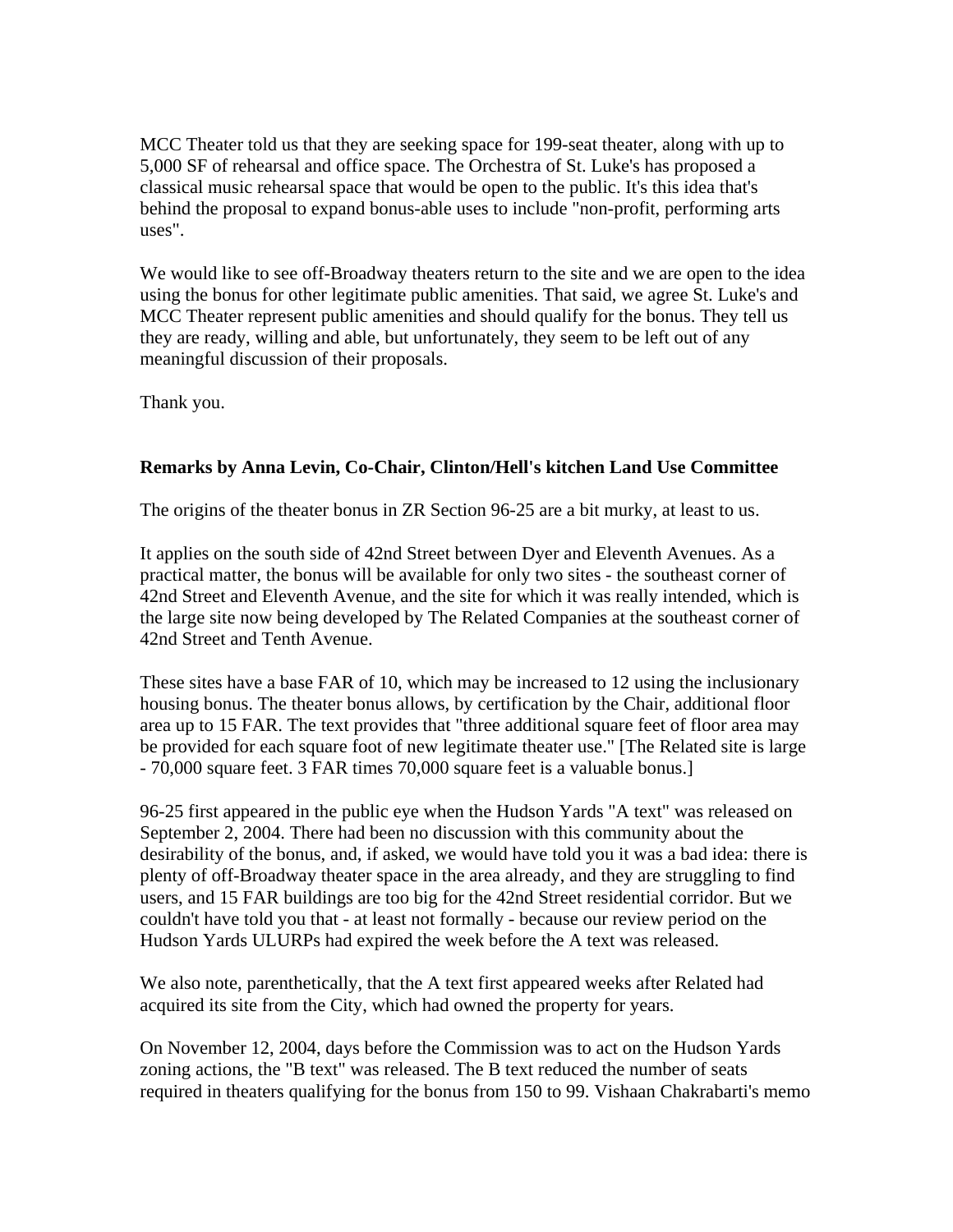to you explained that the change was being made "in order to provide greater flexibility for the location of off-Broadway theaters."

This bonus was intended to provide small theaters. It is also something entirely new. In the Special Midtown District zoning there is a theater redevelopment bonus, for rehabilitation of existing listed theaters provided they continue to be used as "legitimate theaters." But a bonus for a brand-new theater exists no place else in the Zoning Resolution.

In addition, this bonus lacks definition. "Legitimate theater" is not a defined term, and the provision lacks the protection that is normally included in bonus text - that there be "appropriate conditions and safeguards to minimize adverse effects on the character of the surrounding area." [That's from ZR 81-745, in the Special Midtown District text.]

Shortly after the Hudson Yards rezoning went into effect, we began to hear rumors about allowing a "classical music rehearsal space" to qualify for the bonus. We understand that the language before you today - adding "performing arts use" to the uses that would qualify for the bonus - was worked out in discussions amongst the various City agencies involved, The Related Companies, and the Orchestra of St. Luke's, and was intended to apply specifically to the classical music rehearsal space. No sooner had that language been worked out than we began to hear that the developer was considering other "performing arts" uses. The House of Blues, perhaps. The draft amendment was further changed to require performing arts uses to be "non-profit." The House of Blues idea was dropped and now, apparently, the developer is claiming that the Cirque de Soleil, with audiences of up to 2,000, would qualify for the bonus as a legitimate theater.

This is a complete perversion of what was intended by Section 96-25. It provides a substantial financial reward to the developer, and a subsidy to a mature corporate enterprise that doesn't need this kind of help. And it brings a Times Square entertainment use to a residential area. 42nd and 10th may be west of Times Square, but it's a long way from Las Vegas.

This is a mess. It's not what you intended when you created the bonus. And it's certainly not what this community will accept. We need a time-out.

It makes no sense to allow this bonus mechanism - in its current or amended form - until the developer's intentions are fixed and the corresponding benefit to the public is clear. Such caution is particularly required since the developer has chosen to take no part in the public consideration of the application, though it is the principal beneficiary of the bonus provision.

We are concerned that loose language such as "legitimate theater" and "performing arts uses" will invite uses that are inappropriate for this location.

This Board has a demonstrated history of working with property owners and the Department of City Planning to adapt zoning text to specific situations that meet the